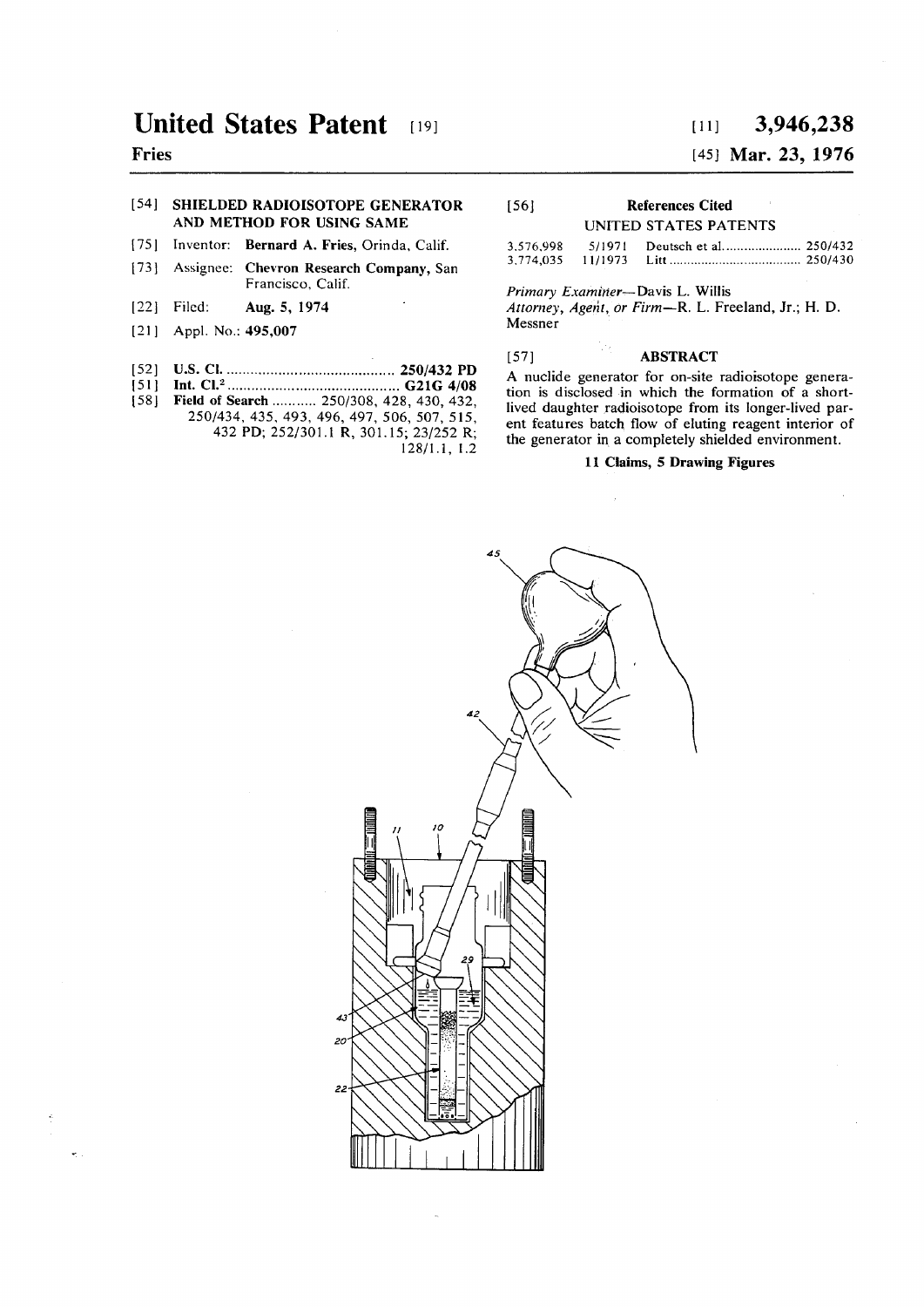$\sim 10^{-1}$ 

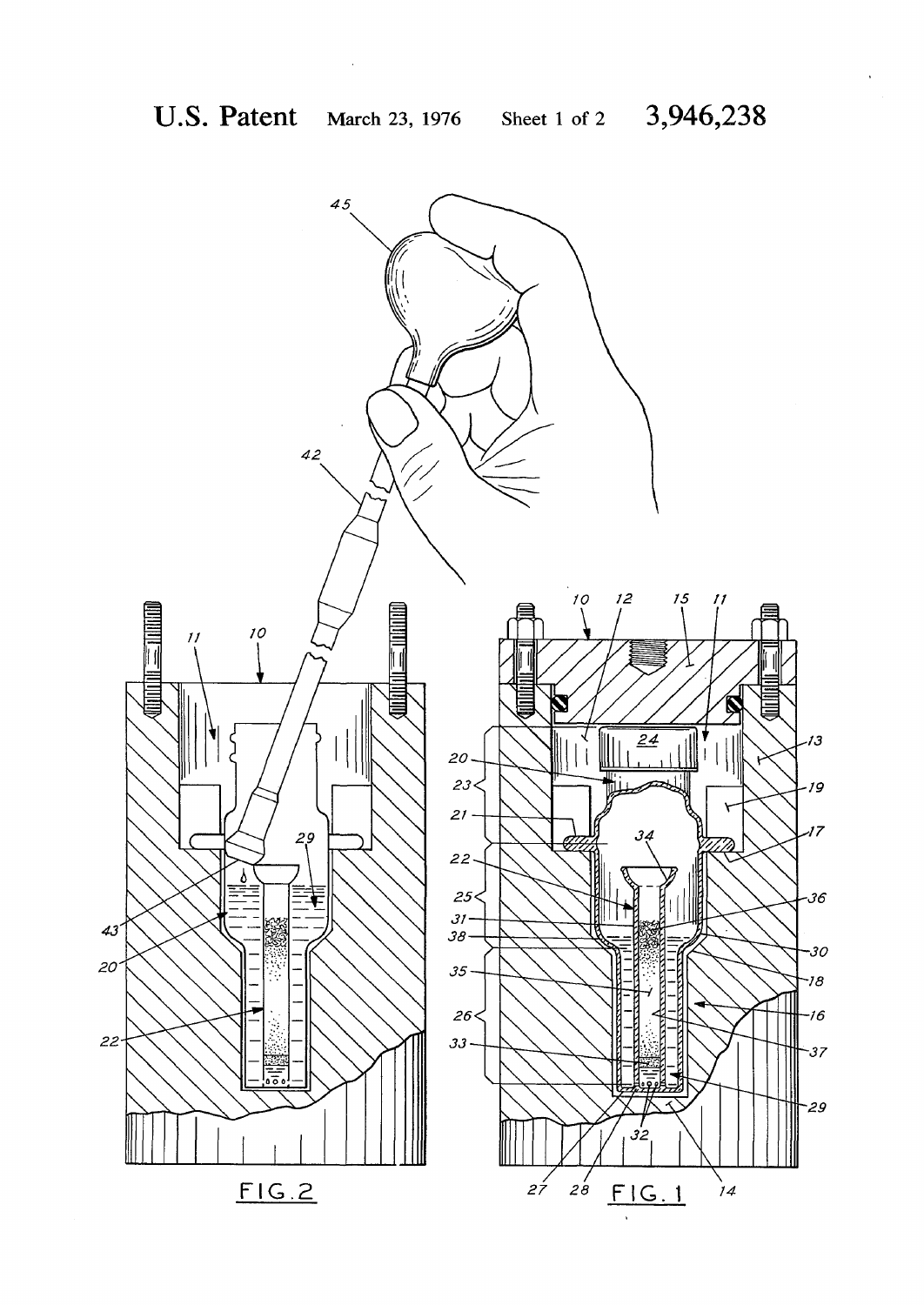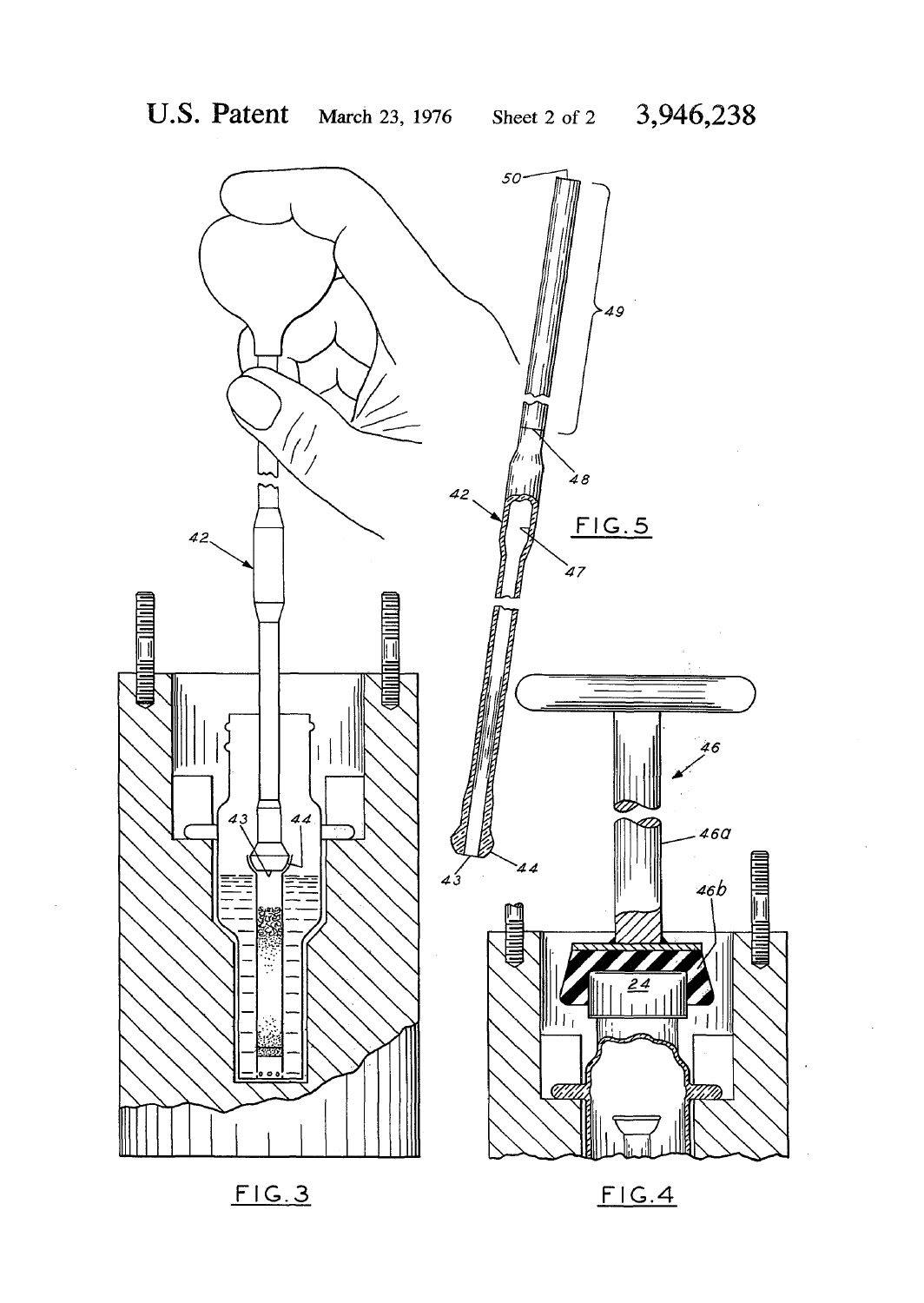$\overline{\mathbf{5}}$ 

### **SHIELDED RADIOISOTOPE GENERATOR AND METHOD FOR USING SAME**

#### **RELATED APPLICATION 5**

**Application Serial No. 495,006, Bernard A. Fries, for "Support Housing for Radioisotope Generation," filed simultaneously herewith, is incorporated herein by reference. 1 0** 

### **BACKGROUND OF THE INVENTION**

**The invention relates to a shielded radioisotope generator for use in various on-site industrial and medical novel shielded radionuclide generator in which the formation of a short-lived daughter radioisotope from its longer-lived parent features batch flow of the eluting reagent of the separation system in a completely shielded environment. 2 0** 

### **DESCRIPTION OF THE PRIOR ART**

**To perform diagnostic tests in industrial and medical radioapplications, short-lived nuclides are particularly attractive. However, the short-lived radioisotopes lose 2 5 much of their radioactivity during their transportation from the manufacturer to the application sites. To use them effectively, it is necessary to be near a source of production of short-lived nuclides, or to use what is called a "nuclide generator." Such a device makes 3 0 short-lived nuclides available at long distances from the source of production, and consists of a longer-lived parent nuclide that produces a short-lived daughter nuclide as it decays. Usually the daughter nuclide is separated by chemical means as it is needed and the 3 5 parent is left to generate a fresh daughter.** 

**A nuclide generator is based on the principle that a daughter nuclide can be separated readily and repeatedly from its longer-lived parent nuclide. Differences in chemical behavior are used to achieve the separation. 40 ful; and The general relationship between parent and daughter radioactivity can be derived from the interaction of the decay constants of the two radionuclides. After the daughter nuclide has been removed from the parent, the daughter activity increases progressively as the 4 5 parent decays, until they reach a state of transient equilibrium, at which point the ratio of the two activities remains constant and both appear to decay with the half-life of the parent.** 

**A typical commercially available generator of tech- 5 0 netium-99 ( 9 9mTc) consists of a small galss column containing aluminum oxide on which the parent iso**tope activity molybdenum-99 (<sup>99</sup>Mo) is firmly ab**sorbed. The alumina is retained in the tube by a porous glass disk. The daughter activity is eluted by gravity 5 5 from the generator by pouring the proper reagents on the top of the column and collecting the eluate from the bottom.** 

**In another typical nuclide generator, an artificial barrier (filter) is placed across a tubular column to 6 0 form separate chambers. The open end of the column is then sealed with a puncturable stopper. A suspension of non-replenishable ("one-shot") radioactive parent nuclide material is disposed in one of the two chambers of the column, resulting in a transient equilibrium state 65 between the parent and daughter isotopes. Thereafter, the daughter nuclide solution can be withdrawn—under pressure—by operation of a syringe posi-**

**2 tioned at the remote end of the second chamber. However, remote serviceability, as by a human operator, say from a position totally outside a shield surroundng the operator, is not possible.** 

### **SUMMARY OF THE INVENTION**

**In accordance with the present invention, a novel shielded radioisotope generator consists of two elements:** 

**i. a cylindrical housing shield, formed typically of lead, surrounding** 

**ii. a nuclide generator having parent and daughter isotopes in transient equilibrium.** 

- **applications, and has as an object the provision of a<sup>1</sup> <sup>5</sup> low—in safety—an operator (who may be unskilled in Constructional features are provided which althe detection of radiation overdoses) to conduct successive parent-daughter nuclide separations in complete safety, say where his body extremities remain at positions remote to the shield (and generator). In this regard, the shield and generator are provided with ultra-wide entryways at their upper adjacent ends. Result: injection of the eluting reagent as well as subsequent removal of the daughter nuclide solution are facilitated.** 
	- **Further features, advantages and objects of the invention become more apparent in the following detailed description of a preferred embodiment when taken in consideration with the accompanying drawings.**

### **DESCRIPTION OF THE DRAWINGS**

**FIG. 1 is a side elevation, partially in section, of a shielded nuclide generator of the present invention;** 

**FIGS. 2 and 3 are schematic side elevations of the shielded nuclide generator of FIG. 1, illustrating its employment at a field site;** 

**FIG. 4 is a side elevation of a transfer tool useful in readying the nuclide generator of FIG. 1 at its field site, wherein the present invention may be particularly use-**

**FIG. 5 is a side elevation of a transfer pipette for providing the eluting reagent to, as well as removal of the daughter nuclide from, the shielded nuclide generator of FIG. 1.** 

### **DETAILED DESCRIPTION OF A PREFERRED EMBODIMENT**

**Reference should now be had to the drawings, particularly FIG. 1, in which shielded housing 10 is shown surrounding a nuclide generator 11.** 

**Cylindrical shielded housing 10 includes a central repository 12. The repository 12 is bounded by side wall 13, bottom wall 14 and a top cover 15. Top cover 15 is dimensioned so as to fit into contact with side wall 13 of the housing, say by threads as shown.** 

**Other fastening means, of course, are permissible either alone or in combination with the threaded joint of FIG. 1. That is, a circumferential seal can be provided at the intersection of the top cover 15 with the side wall 13 using techniques developed in sealing cans in the food processing art. Such seals are particurly useful in those situations where leakage of radioactive materials cannot be tolerated for various reasons, as where public transportation is utilized to ship the shielded generator of the present invention to the remote field site.** 

**Side wall 13, typically formed of lead material, does not feature a constant thickness throughout its length.**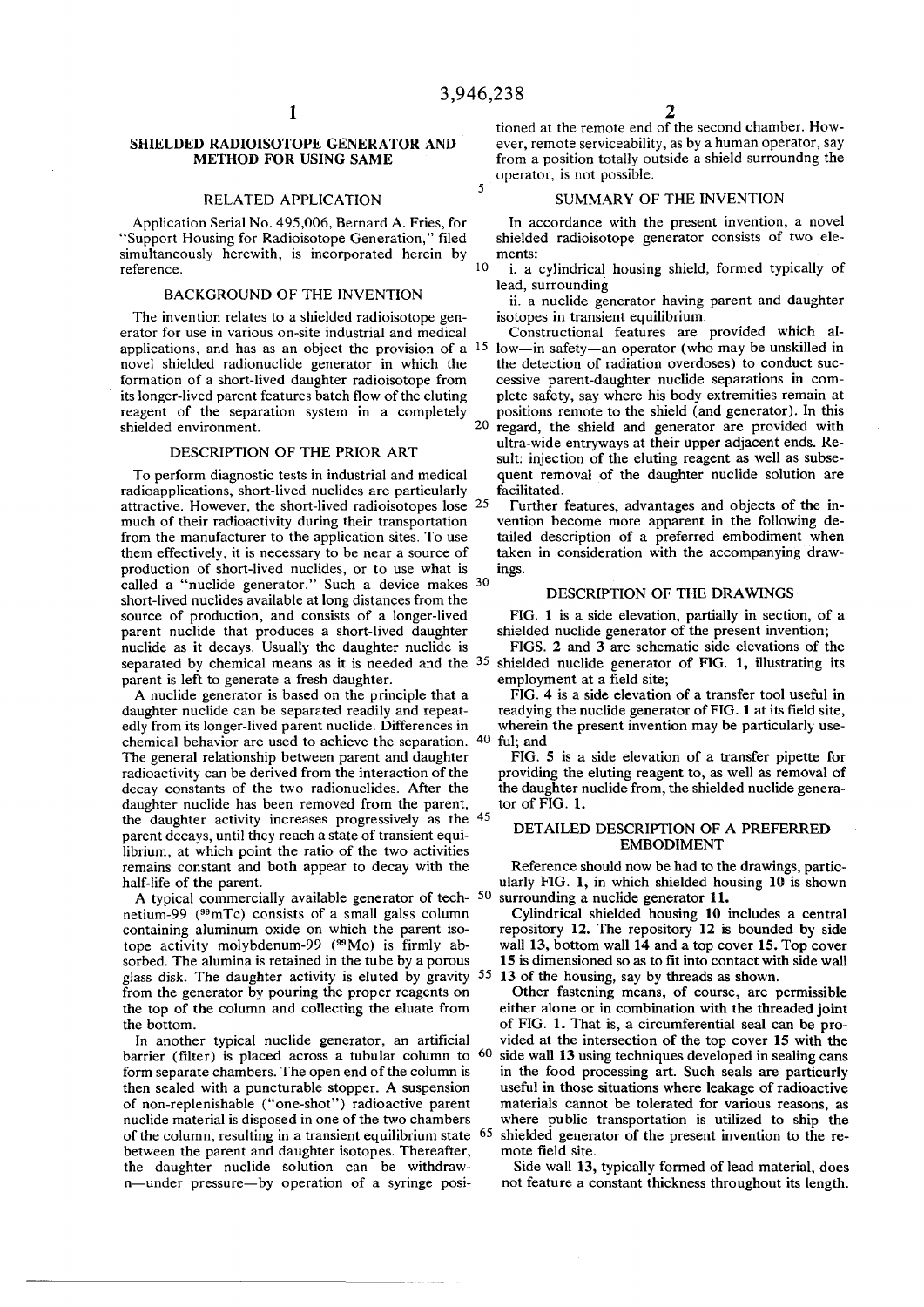while at lower segment 16 it is of a maximum thickness. rium state.<br>Between these extremities it is stepped, say, at step 17 FIGS. 2 and 3 illustrate on-site operation of the pres-**Between these extremities it is stepped, say, at step 17 FIGS. 2 and at step 18.** between which concavities 19 are ent invention. and at step 18, between which concavities 19 are **formed. Purpose: to add stability of nuclide generator 11** when positioned within shielded housing 10, as ex-<br>plained below.

the bottle 20 has diametrically opposed lugs 21; the **lugs 21 fit snugly within the concavities 19 of housing ] 0 10.** Above the top 21 is threaded upper end 23. At-<br>tached to the end 23 is a cap 24. Adjacent the lugs 21 leased. Result: transfer of the reagent into the column tached to the end 23 is a cap 24. Adjacent the lugs 21 **there is also provided an enlarged midportion 25, while below the lugs 21 is a reduced lower segment 26; the interior of the column 22 occurs. Such transference** is latter has a bottom wall 27 to which remote end 28 of <sup>12</sup> **the column 22 is attached so as to be concentrically positioned interior of the bottle 20.**

**Annular space 29 is defined between coextensive and** adjacent side surfaces of the housing, say between adja**cent surfaces of side wall 30 of the bottle 20 and side 2 0** wall 31 of the central column 22. The annular space 29 daughter space taken. is seen to be of constant nominal diameter over lower **segment 26, since the axis of symmetry of the bottle** and column are co-linear in this region; but as the bot**tie is also seen to be enlarged over its midsection 25, 2 5**

**• the space 29 is likewise enlarged in stepped region 38.** In order to allow fluid communication between the inner and outer surfaces of the column 22, a series of **.** above position, note that the end  $\bullet$  is provided with a radial openings 32 are provided in side wall 31, as  $\frac{1}{22}$  curved lip 44. The outwardly curved orientation of the **shown in FIG. 1.** Above the openings  $32$  is frit  $33$ .  $\frac{30}{\ln 44}$  is opposite to that of the female ball-joint mem-Shown in 110. 1. Above the openings  $52^{\circ}$  is  $\ln 35$ . lip 44 is opposite to that of the female ball-joint mem-<br>Spaced still higher along the column, but below cap 24,  $\ln 34$  to form a conventional class spherical join

### **INVENTION 3 5**

In FIG. 1, an ion-exchange bed 35 onto which a long-  $40$  lived parent isotope is absorbed is seen to be positioned lived parent isotope is absorbed is seen to be positioned<br>between frit 33 and glass wool 36. Note that the upper<br>tool 46 (FIG 4) having a long handle segment 46*a* **between frit 33 and glass wool 36.** Note that the upper<br>  $\frac{1}{20}$  and 37 of the bed 35 is below step 38 of the side wall 30<br>
which allows the operator's hands to always remain **end 37 of the bed 35 is below step 38 of the side wall 30** which allows the operator's hands to always remain of the bottle 20, step 38 of the bottle separating mid-<br>outside the shielded area of the nuclide generator of the bottle 20, step 38 of the bottle separating mid-<br>portion 25 and reduced segment 26 in the manner 45 Capture plug 46b of the transfer tool 46 is preferably

Ion-exchange bed 35 comprises, typically, treated<br>
insert and grasp the cap 24 a<br>
indess-steel powder over which a suitable surface<br>
contation relative to the bottle. stainless-steel powder over which a suitable surface layer has been laid, typically iron hexacyanoferrate. A parent isotope, for example 137Cs, is likewise present. 50 **parent isotope, for example 137Cs, is likewise present.** 50 pipette 42 is long enough so that during nuclide genera-<br>The upper one-third of bed 35 can be provided with a strategy of a remote site the operator's hands rema **The upper one-third of bed 35 can be provided with a** tion at a remote site the operator's hands remain exte-<br>wad of parent-free isotope particles. Purpose: to re-<br>ior of the shield housing 10, i.e., his hands remain well wad of parent-free isotope particles. Purpose: to re-<br>*strict* contamination during separation of the parent outside the upper lateral extent of the housing 10 durstrict contamination during separation of the parent outside the upper lateral extent of the housing 10 dur-<br>and daughter nuclides.<br>ing all process steps. In this regard, after the suction

While a suitable surface-layer/parent-nuclide combi- 55 means 45 has been attached to the pipette 42 using nation can include iron hexacyanoferrate on stainless-<br>long tubing, the pipette 42, itself, can be grasped by nation can include iron hexacyanoferrate on stainless-<br>steel particles onto which 137Cs has been absorbed, long-handled tongs wielded by the human operator to steel particles onto which 137Cs has been absorbed, long-handled tongs wielded by the human operator to other combinations are also possible. In this regard, see increase his separation from the nuclide generator inte-

**In FIG. 1, note that annular space 29 is seen to be 60 a minimum,**  filled with a suitable eluting reagent, for example dilute FIG. 5 illustrates further features of the transfer pi**hydrogen chloride; its ultimate level is slightly above pette 42. the end 37 of the bed 35. Of course, during initializa- As shown, the pipette 42 is cylindrical and includes tion of the process, say at a central laboratory, the an enlarged cavity 47; above the cavity 47 is a circumeluting reagent flows from annular space 29 through 65 ferential mark 48 indicating the desired level that openings 32** *(FIG. 1)* **into contact with bed 35 in a "batch" fluids interior of the pipette 42 are to achieve; countercurrent flow pattern. At the field site, however, i.e., the amount of "batch" fluid that is to be added or** 

 $3 \hspace{2.5cm} 4$ **E.g., at adjacent cover 15 it is of a minimum thickness, ent, 137Cs, are usually already in a transient equilib-**

In FIG. 2, with cover 15 and lid 24 removed, a trans-<br>fer pipette 42 is seen to be positioned with its near end lained below.<br>**Nuclide generator 11** includes a bulbous bottle 20; Assume that the pipette 42 has been filled with an Assume that the pipette 42 has been filled with an incremental amount (batch) of eluting reagent (say 5)  **ml of dilute hydrogen chloride) and that the pressure 22** via the annular space 29, openings 32 and thence  **termed "batch flow," even though the change in height o f th e reagent relative to the space 29 as well as interior of the column 22 is almost immediately equalized.** Since transient equilibrium of the parent-daughter nu-<br>clide in the upper region of the column 22 is already  **achieved, as previously mentioned, removal of the** 

> **FIG. 5** illustrates now the daughter nuclide is removed from the upper region of column 22.

In FIG. 3, the near end 43 of the transfer  $\mu$ has been sidetracked from its position shown in FIG. to a new location which places it into contact with **h** regard to the pipette 42 i above position, note that the end 43 is provided with a Spaced still higher along the column, but below cap 24,<br>is female ball-joint member 34.<br>when united (FIG, 3)

**ON-SITE OPERATIONAL ASPECTS OF THE Placing lip 44 in contact with the member 34, fol-**<sup>35</sup> lowed by application of suction, as at the remote end, **Example 10** operational aspects of the present invention for on-<br>
allows the immediate withdrawal of the daughter nu-<br>
operational aspects of the present invention for on-<br>
olide from the upper extremity of eclumn 22. The Operational aspects of the present invention for on-<br>
site radioisotope generation are best illustrated with<br>
we amount removed is usually equal to the amount of site radioisotope generation are best illustrated with ume amount removed is usually equal to the amount of reference to FIGS. 1, 2 and 3. **batch reagent added to the nuclide generator, viz., 5** ml. Thereafter, the cap 24 (FIG. 1) can be attached to **portion 25 and reduced segment 26 in the manner 45 Capture plug 46b of the transfer tool 46 is preferably previously described.** formed of rubber and can be properly dimensioned to insert and grasp the cap 24 at its interior to allow its

 **FIGS. 2 and 3 clearly show that the transfer**  and daughter nuclides.<br>While a suitable surface-layer/parent-nuclide combi- 55 means 45 has been attached to the pipette 42 using other combinations are also possible. In this regard, see increase his separation from the nuclide generator inte-<br>Radiochimica Acta 11, No. 3/4, pp. 153–158 (1969). rior the housing, further reducing radiation hazards to *Radiochimica Acta* **11, No.** 3/4, **pp.** 153-158 **(1969). rior the housing, further reducing radiation hazards to** 

**the daughter nuclide, for example 137mBa and its par- removed from the generator at the field site. Upper**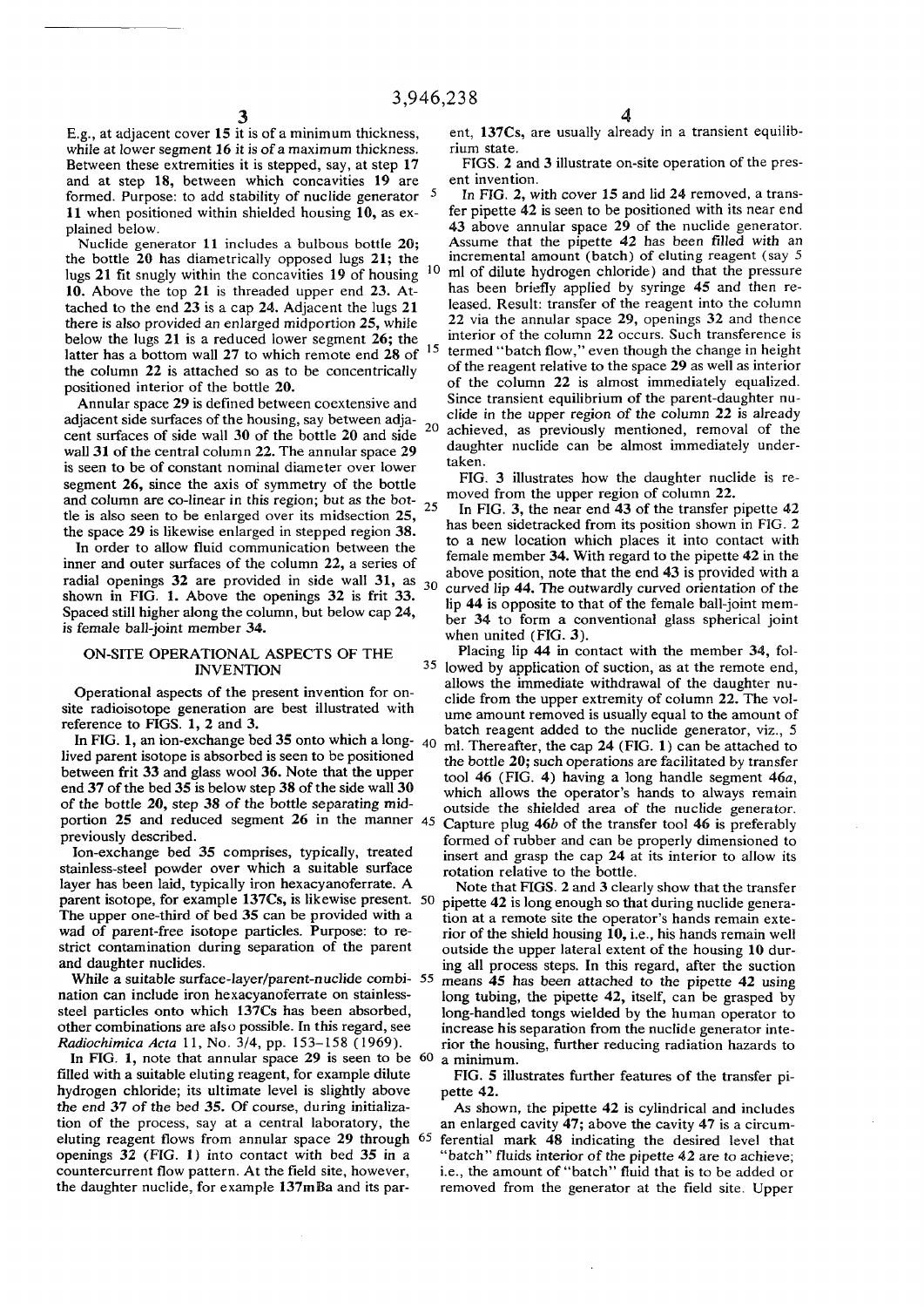10

 $\overline{\mathbf{S}}$ 

**15** 

20

**segment 49 is formed between cavity 47 and remote end 50.** 

**A shielded radionuclide generator of the present invention constructed with the following dimensions has been successfully operated:** 

> Shielded Housing 10 Material: Lead<br>Side wall 13<br>OD = 3-1/2"<br>Height = 5-3/8" Bottom Wall 14 Thickness  $= 3/4'$ Top Cover 15 Min. thickness = 1/2" Max. thickness = 15/16 " Central Repository 12<br>Height (with cover 15 in place) = 4-1/4''<br>Max. diameter =  $2 \cdot 1/8$ ''<br>Min. diameter = 5/8'' Nuclide Generator 11 Material: Glass Bulbous bottle 20 Threaded upper end  $23 = 3/16''$  OD X 1'' high<br>
> Midportion 25 = 1/16" OD X 1-1/4" high<br>
> Lower segment 26 = 5/8" OD X 1-3/4" high<br>
> Side wall 30 = 1/16" thick<br>
> Column 22 - 1/4" OD X 2-1/2" high Female ball-joint member  $34 = 5/8$ " radius  $\times$  ( $$12/5$ -outer)<br>  $1/4$ " high<br>Side wall  $31 = 1/32$ " thick<br>
> Exchange Bed 35 Height =  $1-5/16$ " Diameter  $= 2-1/4$ " Composition = Layered iron hexacyanoferrate on stainless-steel particles<br>
> Parent isotope =  $^{137}Cs$ <br>
> Daughter isotope =  $^{137}Ba$ <br>
> Eluting reagent = 0.01 or 0.001N HCl<br>
> Guard bed =  $^{137}Cs$ -free<br>
> Transfer Pipette 42  $Materal: Glass$ <br>Length =  $14-5/8"$ Upper segment 49 Length - 6-3/4 " Diameter = 1/4" Male ball-joint member  $43 = 312/5$ -inner Cavity 47 Length = 2-1/2" Diameter = 3/8 " Transfer tool 46 Handle 46a Length = 18 " Captur e plug 46b Material: Rubbe r Stopper, No. 10 size Diameter  $= 2'$

### **EXAMPLE**

**An exchange bed 35 was formed of 2 grams of stain**less-steel particles loaded with 16 mCi <sup>137</sup>Cs above a **guard bed of about 1 gram of <sup>137</sup>Cs-free particles. An 50 eluting reagent of 5 ml dilute hydrogen chloride solution (0.0IN) was passed interior of the generator in a countercurrent flow pattern. Transient equilibrium between the parent and daughter nuclide was achieved after a short time; maximum 15 minutes, with 50% 55 growth of daughter in 2.5 minutes. Thereafter, the daughter nuclide, <sup>137</sup>mBa was removed by adding an**  additional 5 ml of the dilute HCl solution to the genera**tor, and thereafter removing a similar amount from a region above the exchange bed 35. Amount of <sup>137</sup>mBa 60 provided: about 10 mCi. The decontamination factor was 10& with respect to eluted <sup>137</sup>Cs. Repetition rate for daughter removal: 15 minutes. Specific activity of the <sup>137</sup>mBa was about 2 mCi/ml.** 

**While a specific embodiment of this invention has 65 been described, it should be understood that the invention is capable of other specific embodiments and modifications, and is fully defined in the following claims.** 

6

**What is claimed is: 1. A shielded radionuclide generator for on-site radioactive parent-to-daughter isotope generation in which said parent radioisotope absorbed on an ion-exchange bed is selectively contacted with an eluting reagent to generate said short-lived daughter isotope comprising:** 

- **1. shield means formed of a radiation-resistive material and including an entryway and a central repository defined by said entryway, including a side wall and a bottom wall,**
- **ii. a nuclide generator positioned within said repository of said shield means for generating said shortlived daughter isotope,**
- **iii. said nuclide generator including bottle means having a mouth and a central cavity defined by a side wall and a bottom wall,**
- **iv. a cylindrical column means positioned within said cavity of said bottle means by attachment to said bottom wall of said bottle means and including means attached to its interior suitable for support for said ion-exchange bed,**
- **v. said column means also including a series of openings through its side wall adjacent to said bottom wall of said bottle means whereby said eluting rea-**
- **25 gent, at least during initialization of the process, is conveyed from locations exterior of said column means through said openings and thence into the interior of said column means in a batch flow pattern.**
- **30 2. The shielded generator of claim 1 in which said shield means is formed of lead and said bottle and column means are formed of glass.**

**3. The shielded generator of claim 1 in which said shield means and said bottle means are provided with** 

- **35 detachable cover means to facilitate easy and safe transport of said nuclide generator from a central location to a more remote on-site location where generation of said daughter isotope can occur.**
- **40 column means of said nuclide generator includes a 4. The shielded generator of claim 3 in which said second end spaced above said exchange bed but below said mouth of said bottle means, said second end being formed with an outwardly curved lip capable of forming a pressure joint through surface contact with an**
- **45 exterior pipette transfer means capable of being brought into contact therewith by an operator whose hands remain remote to said shield means during preand post- contacting operations.**

**5. In combination, a shielded nuclide generator for on-site radioactive parent-to-daughter nuclide generation in which a parent radionuclide absorbed on an ion-exchange bed is selectively contacted with an eluting reagent to generate said short-lived daughter nuclide, comprising:** 

**i. a nuclide generator, including:** 

- **a. cylindrical column means having a side wall provided with openings and including means positioned interior of said column means suitable for supporting said ion-exchange bed, and**
- **b. bottle means formed with an entryway terminating in a central cavity defined by a side wall and a bottom wall in which said cylindrical column means is located**
- **c. said central cavity of said bottle means being larger than said cylindrical column means whereby an annular space is defined therebetween, said annular space being in fluid contact with the interior of said column means through**